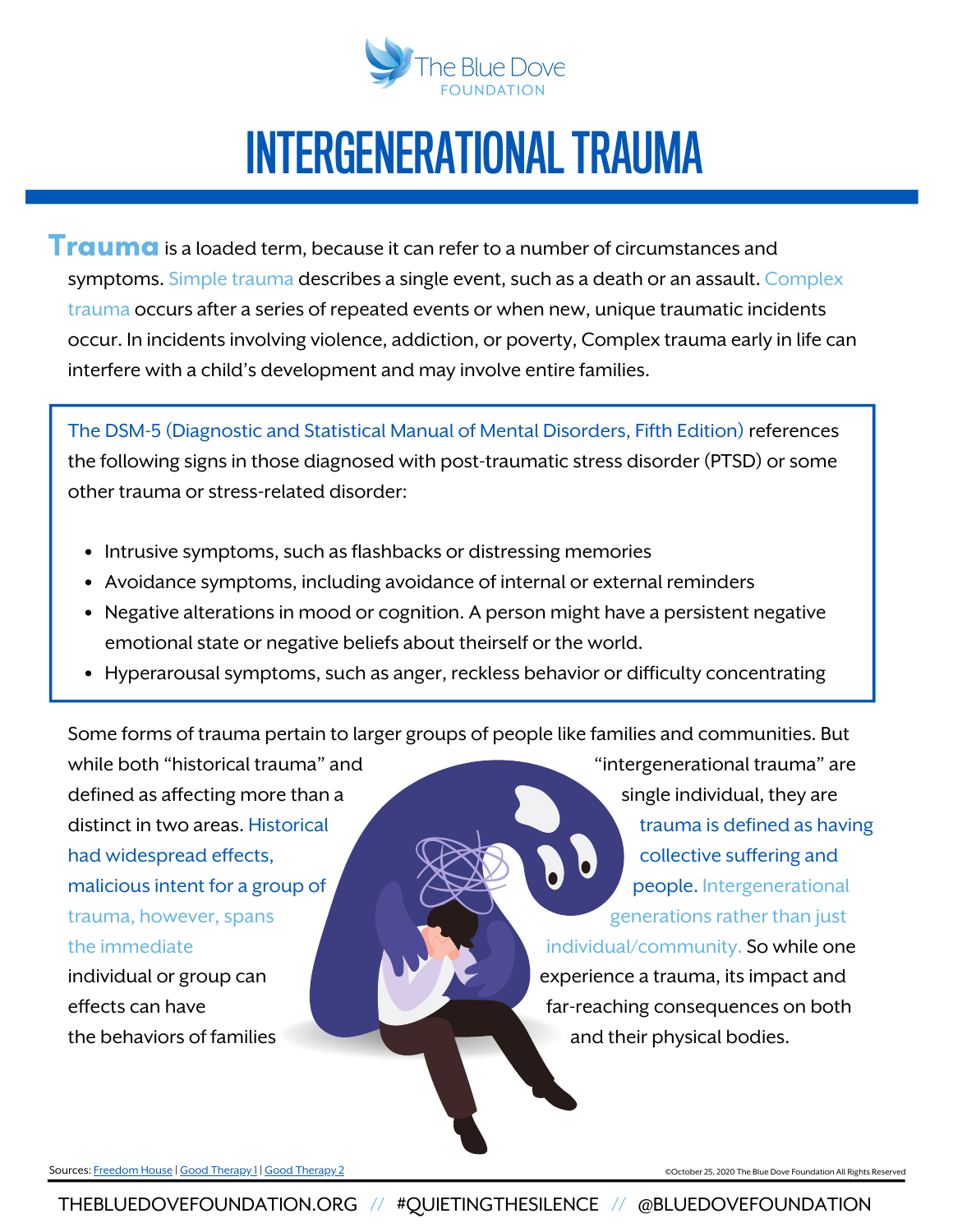

The impact of intergenerational trauma on its victims and their offspring varies  $-$  as do the ways in which it transfers from parent to child. The victims of traumatic events tend to have attitudes of

mistrust or disdain toward the rest of the world. They also have trouble bonding with their own children. To cope with these feelings, they often develop a general distrust of others, a food-scarcity mentality, low self-worth, a habit of hoarding, social hostility and **more.** Their children see and mimic these coping mechanisms and mechanisms and attitudes in their own lives, propelling the impact of those traumatic events into the next generation and creating children with intergenerational trauma.

Numerous examples of oppression in Terminon and Recorded history can be classified as historic trauma while also causing intergenerational trauma. Three

cases come to mind immediately: the forced assimilation of Aboriginal communities in Canada in the 1950s and 60s, when Aboriginal people were removed from their families and forced to assimilate into broader society, the enslavement of people of color in America, and the murder of millions of Jews in the Holocaust during World War II. Both events resulted from brutal forces working to eradicate peoples and cultures, and both directly sought to destroy the existence and identity of those peoples.

**Devastating as it is to realize, horrific systems like these remain a threat today. According to a study by the Freedom House, 46 percent of the world's population lived in a free society in 2019. Two years later, only 20.3 percent did. Put another way, eight of every 10 people are living in a society that is only, at best, partially free.**



Sources: [Freedom](https://freedomhouse.org/report/freedom-world/2022/global-expansion-authoritarian-rule) House | Good [Therapy](https://www.goodtherapy.org/blog/Understanding_Intergenerational_Trauma) 1 | Good Therapy 2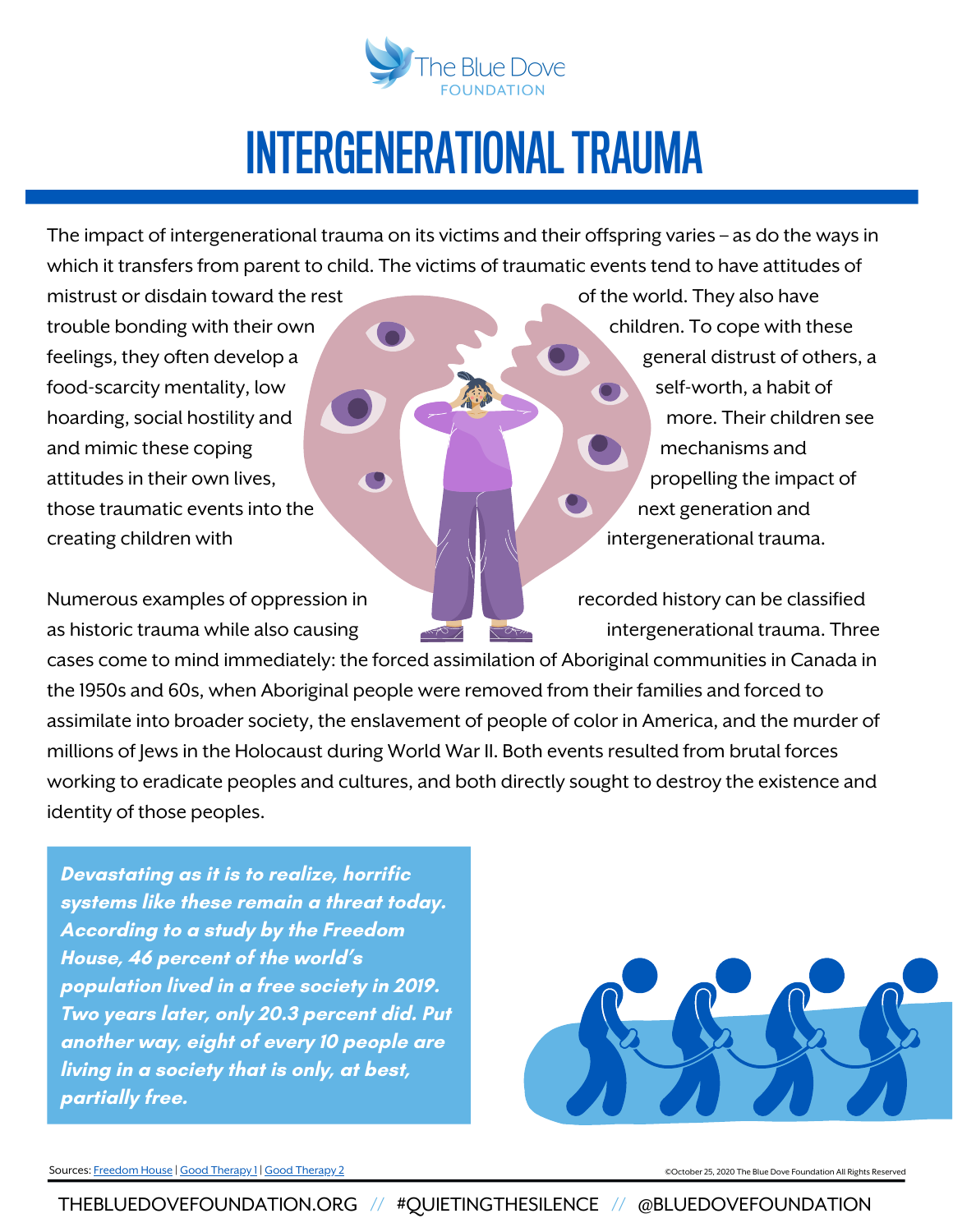

With statistics like these, it is critical that we learn how to best respond to traumas and embody what we say every year: "Never Forget." We must never forget what happened to our ancestors, and we mustn't forget the survivors of any traumas, because the victims of these evils are still among us, and they need our help. This means acquainting ourselves with the best ways to engage with victims of traumatic experiences, especially those most heinous that attack the core of a person'sidentity like the Aboriginal communities, communities of color, and Jewsin the Holocaust.



One particularly effective method of treatment for those recovering from such traumas is "culturally mindful interventions." Healthcare professionals often utilize this practice in treating someone suffering from traumatic experiences, both personal and intergenerational. This form of treatment operates under the proposition set by Holocaust survivor Victor Frankl in his book Man's Search for Meaning. Frankl explains why it is necessary that people feel a secure connection to meaning in their lives:

#### **"Without specific meaning, it is literally impossible to live."**

Fully treating someone who was persecuted or is suffering from intergenerational trauma requires restoring the morale, identity and purpose others attempted to take from them by incorporating traditions and practices of their core culture. Doing so can help them reclaim their sense of identity and self-worth.

While we may not all be mental health practitioners who can seek to treat those suffering from these traumatic events, we all can do our best to encourage ourselves and those around us to embrace our cultures and traditions and to create safe spaces to feel comfortable doing so. In this way, we can work to rebuild the worlds of those who have suffered incredible losses.



Sources: [Freedom](https://freedomhouse.org/report/freedom-world/2022/global-expansion-authoritarian-rule) House | Good [Therapy](https://www.goodtherapy.org/blog/Understanding_Intergenerational_Trauma) 1 | Good Therapy 2